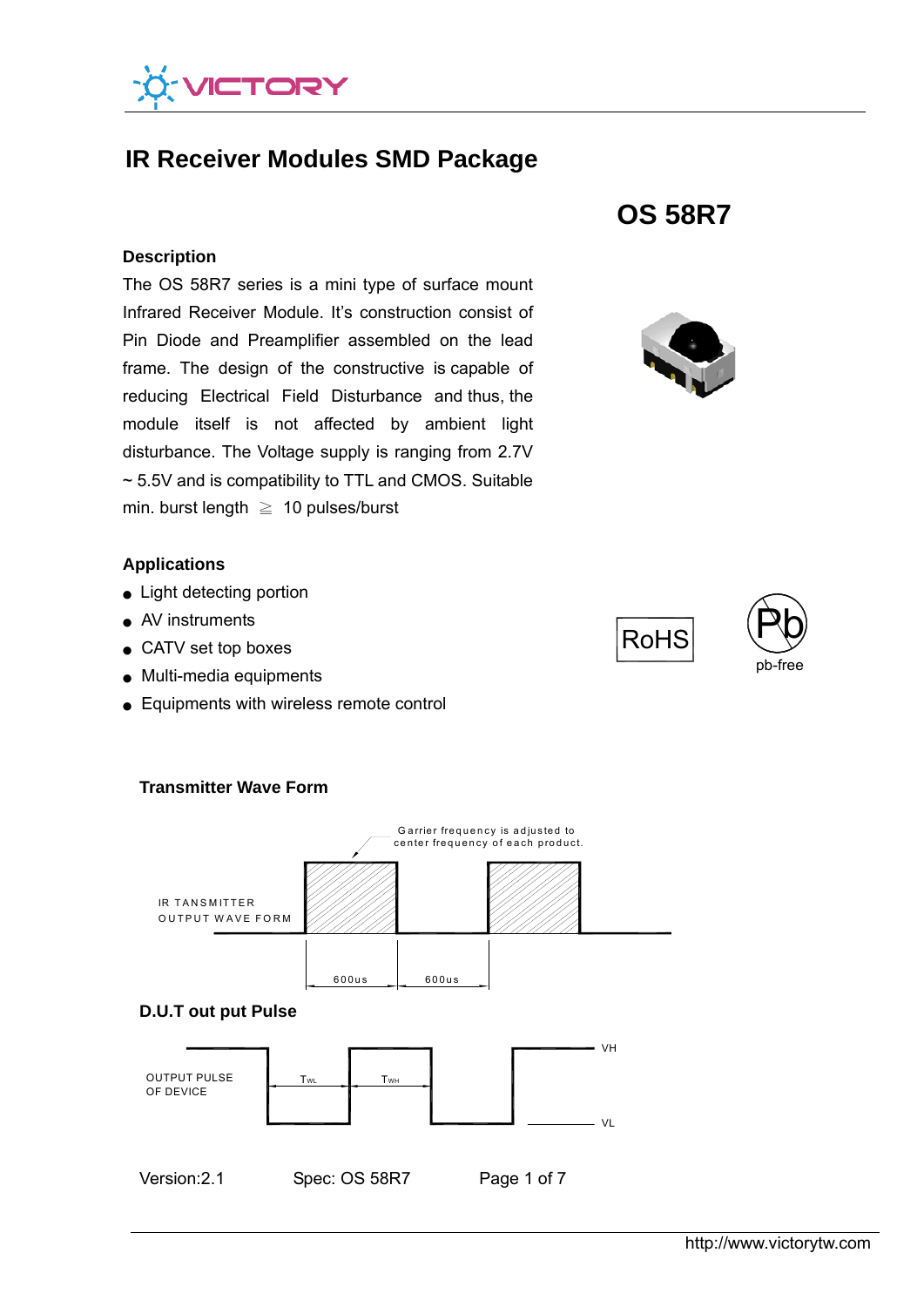

### **Block Diagram** :



#### **Application Circuit :**



RC Filter should be connected closely between Vcc pin and GND pin.

#### **Measuring Method** : **Measuring System** :





Version:2.1 Spec: OS 58R7 Page 2 of 7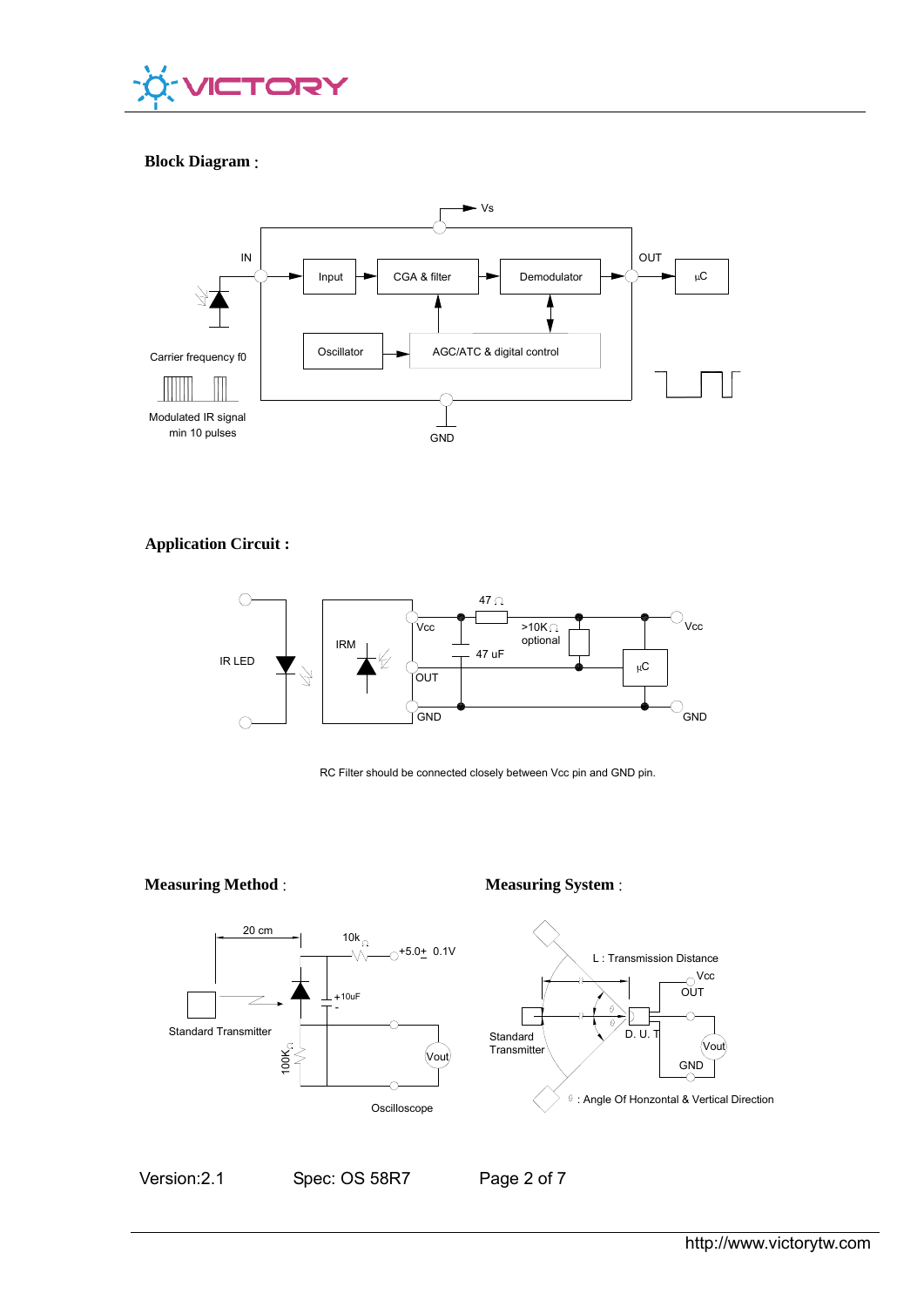

# **Package Dimension**



Recommended Soldering Pad

# **Notes:**

- 1. All dimensions are millimeters.
- 2. Tolerance is  $\pm$  0.2mm unless otherwise specified.
- 3. Specifications are subject to change without notice.

Version:2.1 Spec: OS 58R7 Page 3 of 7

unit: mm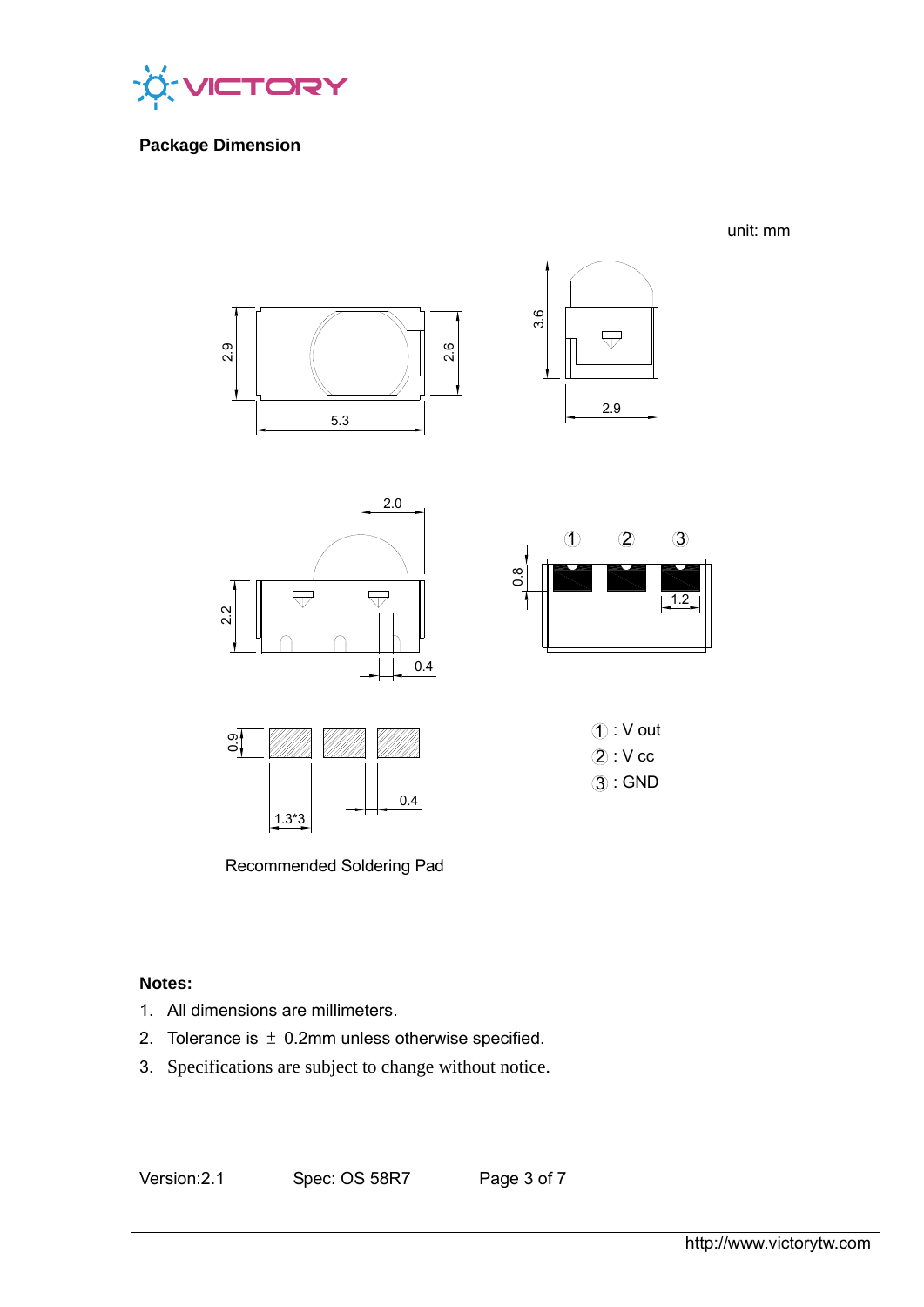

# **Absolute Maximum Ratings (Ta=25**℃**)**

| <b>Parameter</b>             | <b>Symbol</b> | Rating      | Unit   |
|------------------------------|---------------|-------------|--------|
| <b>Supply Voltage</b>        | Vcc           | $0 - 6$     |        |
| <b>Soldering Temperature</b> | Tsol          | 260         | °∩     |
| Storage Temperature          | Tstg          | $-40 - +85$ | ഀ      |
| <b>Operating Temperature</b> | Topr          | -25 - +85   | $\sim$ |

Note: Please take note the Absolute Maximum Rating values. Any operation beyond the specified ratings in this table will result degradation of life-span and may cause product to fail.

| <b>Parameter</b>              | <b>Symbol</b> | Min. | Typ. | Max. | <b>Unit</b> |
|-------------------------------|---------------|------|------|------|-------------|
| <b>Supply Voltage Rating</b>  | <b>Vcc</b>    | 2.70 |      | 5.50 | V           |
| <b>Consumption Current</b>    | Icc           |      |      | 1.2  | mA          |
| <b>B.P.F Center Frequency</b> | Fo            |      | 38   |      | <b>KHz</b>  |
| Peak Wavelength               | $\lambda_{p}$ |      | 940  |      | nm          |
| <b>Reception Distance</b>     | $L_0$         | 8    |      |      | M           |
|                               | $L_{45}$      | 5    |      |      |             |
| Half Angle (Horizontal)       | $\Theta_h$    |      | 45   |      | deg         |
| Half Angle (Vertical)         | $\Theta_{v}$  |      | 45   |      | deg         |
| <b>High Pulse Width</b>       | $T_{\rm H}$   | 400  |      | 800  | μs          |
| Low Pulse Width               | $T_{L}$       | 400  |      | 800  | μs          |
| High Output Voltage           | $V_{H}$       | 2.7  |      |      | V           |
| Low Output Voltage            | $V_{L}$       |      | 0.2  | 0.5  | $\vee$      |

# **Electro-Optical Characteristics (Ta=25**℃ **, Vcc= 3V )**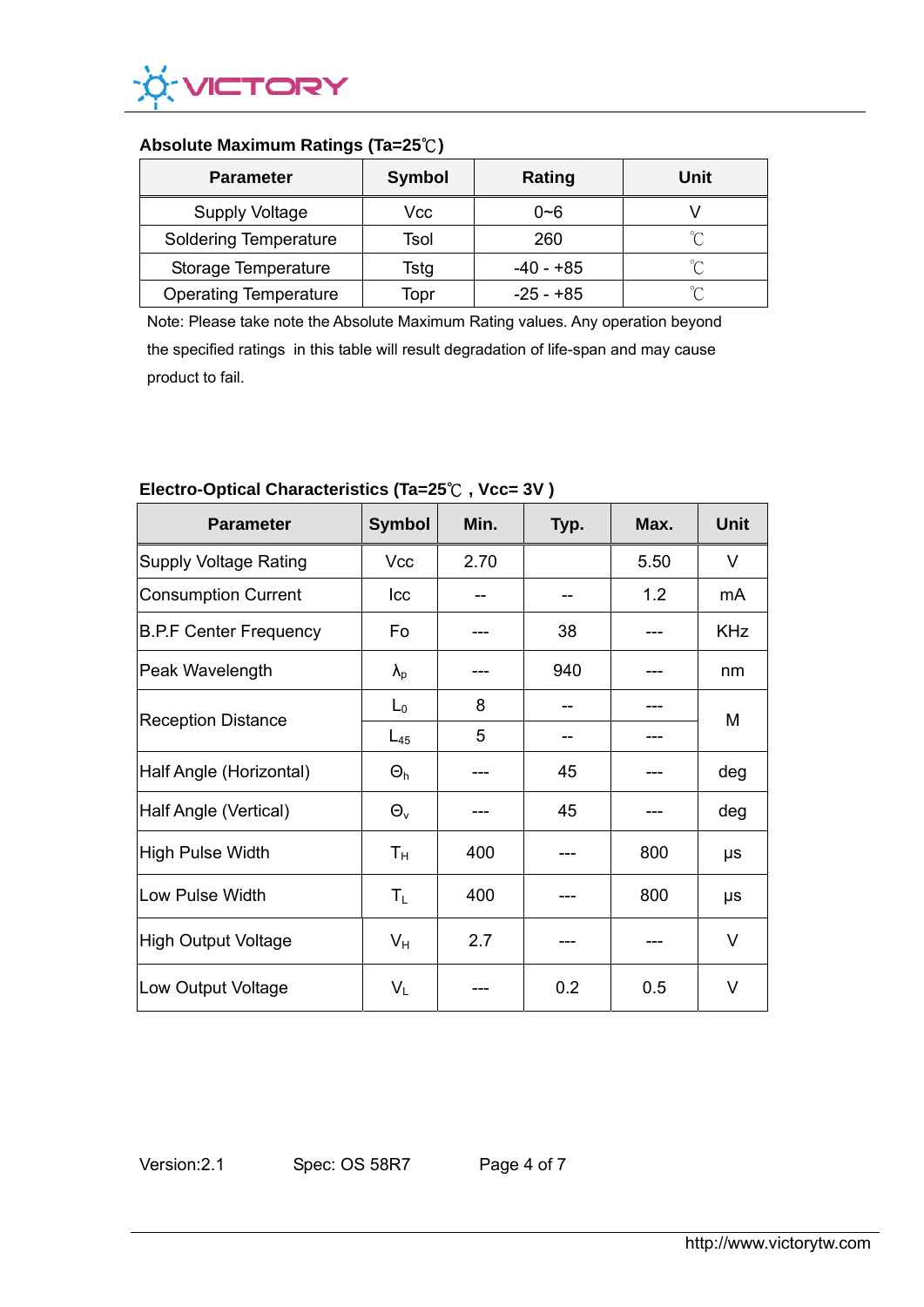

**Electrical Characteristics Curves:** 



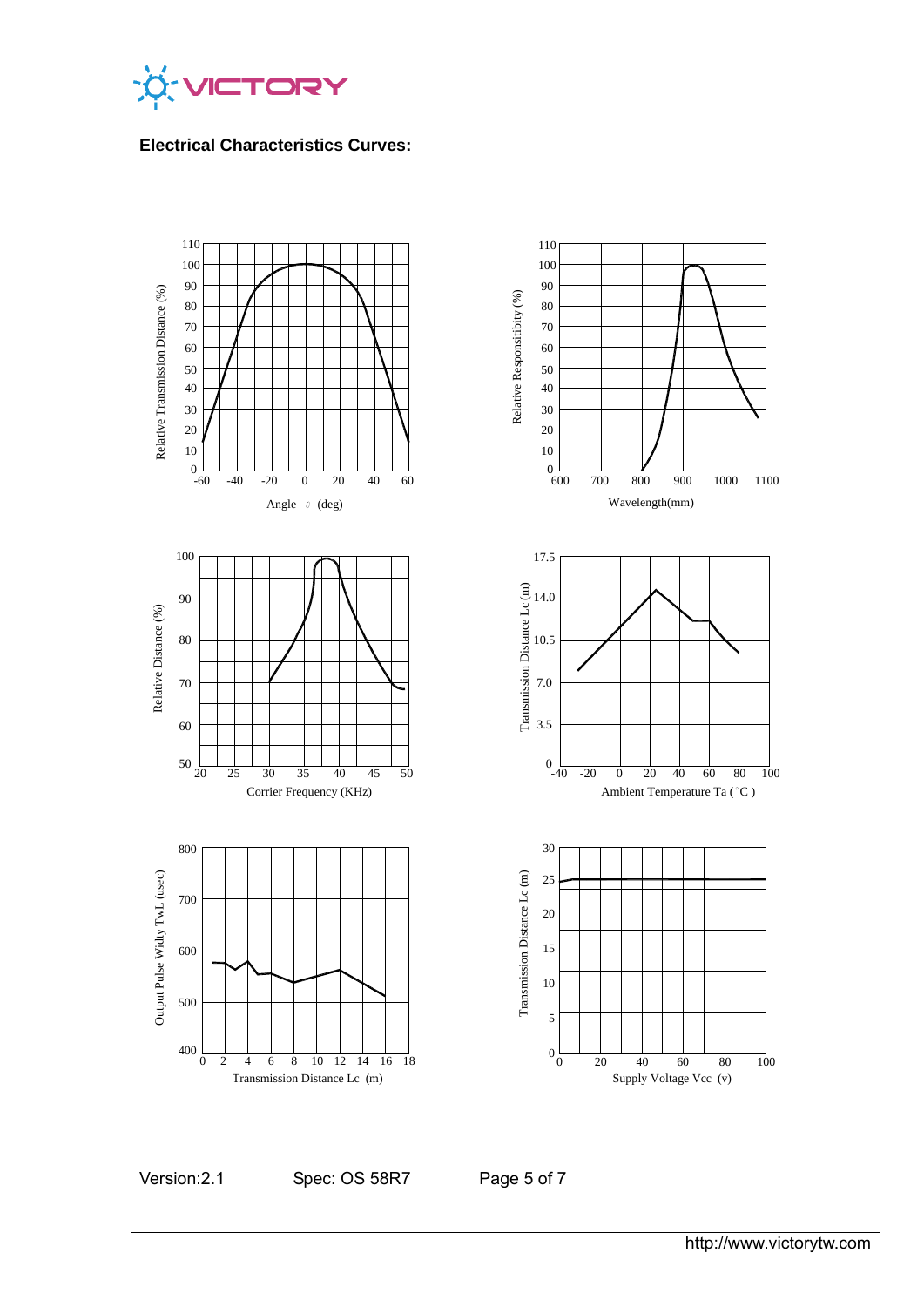

# **Reel Dimension:**